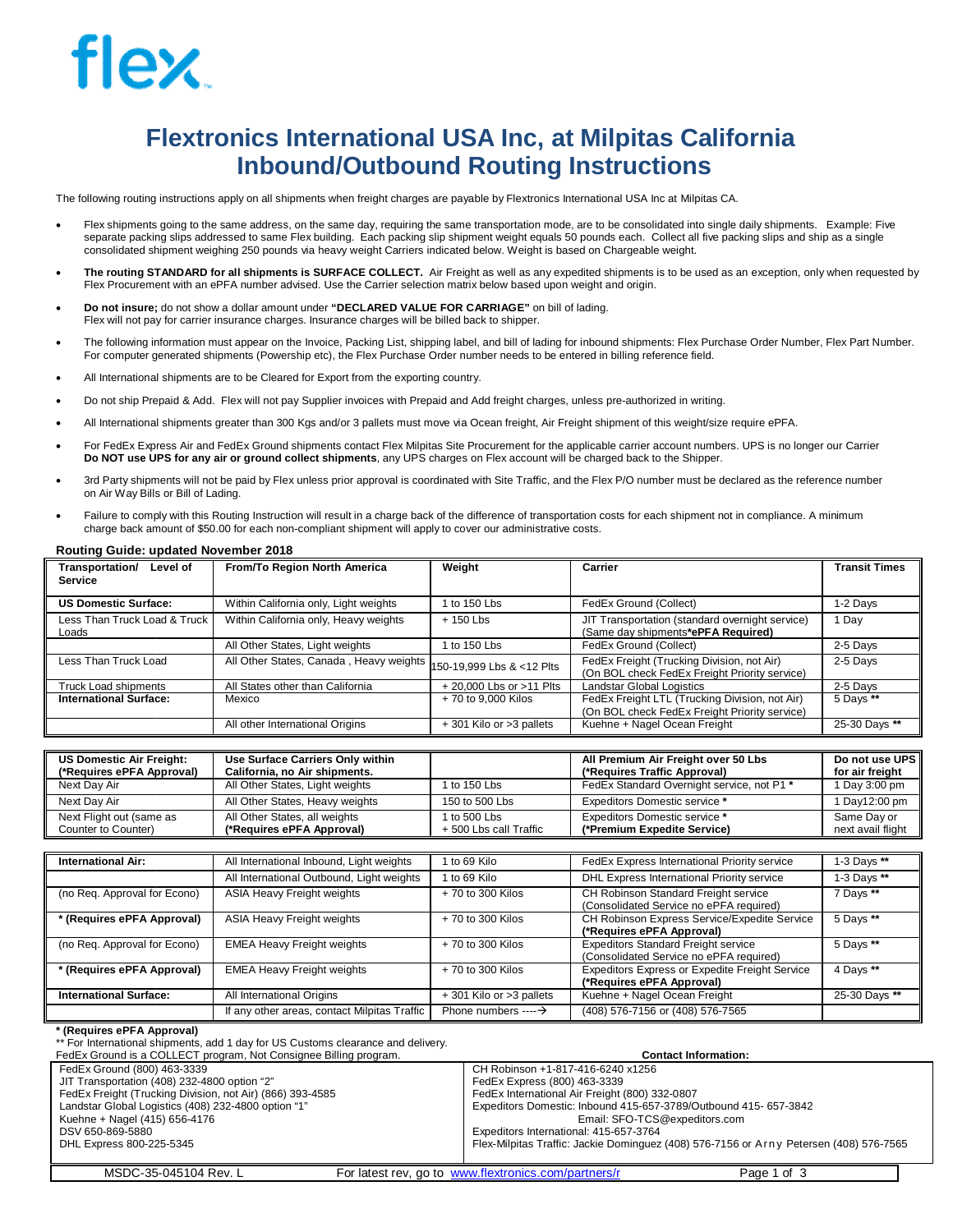

# **Inbound/Outbound LTL (Truck) Routing Matrix**

For shipments of 150 to 19,999 Lbs. or 11 Pallets maximum

(*1*) Please check FedEx Freight Priority service type on Bill of Lading

Call Flex Traffic Department for Routing if shipment is greater than 19,999 Lbs. or 12 or more Pallets

| <b>48 Contiguous States</b> | ST.       | <b>LTL Carrier</b>        | T.T.  |
|-----------------------------|-----------|---------------------------|-------|
| Alabama                     | AL        | FedEx Freight (Trucking)  | 4 day |
| Arizona                     | AZ        | FedEx Freight (Trucking)  | 2 day |
| Arkansas                    | AR        | FedEx Freight (Trucking)  | 3 day |
| California                  | СA        | <b>JIT Transportation</b> | 1 day |
| Colorado                    | CO        | FedEx Freight (Trucking)  | 3 day |
| Connecticut                 | СT        | FedEx Freight (Trucking)  | 4 day |
| Delaware                    | DE        | FedEx Freight (Trucking)  | 4 day |
| Florida                     | FL        | FedEx Freight (Trucking)  | 5 day |
| Georgia                     | GA        | FedEx Freight (Trucking)  | 4 day |
| Idaho                       | ID        | FedEx Freight (Trucking)  | 2 day |
| Illinois                    | IL        | FedEx Freight (Trucking)  | 3 day |
| Indiana                     | IN        | FedEx Freight (Trucking)  | 3 day |
| lowa                        | IA        | FedEx Freight (Trucking)  | 3 day |
| Kansas                      | κs        | FedEx Freight (Trucking)  | 3 day |
| Kentucky                    | ΚY        | FedEx Freight (Trucking)  | 4 day |
| Louisiana                   | LA        | FedEx Freight (Trucking)  | 3 day |
| Maine                       | ME        | FedEx Freight (Trucking)  | 5 day |
| Maryland                    | МD        | FedEx Freight (Trucking)  | 4 day |
| Massachusetts               | МA        | FedEx Freight (Trucking)  | 4 day |
| Michigan                    | мі        | FedEx Freight (Trucking)  | 3 day |
| Minnesota                   | <b>MN</b> | FedEx Freight (Trucking)  | 3 day |
| Mississippi                 | МS        | FedEx Freight (Trucking)  | 4 day |
| Missouri                    | MО        | FedEx Freight (Trucking)  | 3 day |
| Montana                     | мт        | FedEx Freight (Trucking)  | 2 day |
| Nebraska                    | NE        | FedEx Freight (Trucking)  | 3 day |
| Nevada                      | NV        | FedEx Freight (Trucking)  | 2 day |
| New Hampshire               | NΗ        | FedEx Freight (Trucking)  | 5 day |
| New Jersey                  | NJ        | FedEx Freight (Trucking)  | 4 day |
| New Mexico                  | ΝM        | FedEx Freight (Trucking)  | 2 day |
| New York                    | NY        | FedEx Freight (Trucking)  | 4 day |
| North Carolina              | NC        | FedEx Freight (Trucking)  | 4 day |
| North Dakota                | <b>ND</b> | FedEx Freight (Trucking)  | 4 day |
|                             |           |                           |       |

| <b>48 Contiguous States</b> | ST.       | <b>LTL Carrier</b>        | T.T.  |
|-----------------------------|-----------|---------------------------|-------|
|                             |           |                           |       |
| Alabama                     | <b>AL</b> | FedEx Freight (Trucking)  | 4 day |
| Arizona                     | AZ        | FedEx Freight (Trucking)  | 2 day |
| Arkansas                    | AR        | FedEx Freight (Trucking)  | 3 day |
| California                  | CA        | <b>JIT Transportation</b> | 1 day |
| Colorado                    | CO        | FedEx Freight (Trucking)  | 3 day |
| Connecticut                 | <b>CT</b> | FedEx Freight (Trucking)  | 4 day |
| Delaware                    | <b>DE</b> | FedEx Freight (Trucking)  | 4 day |
| Florida                     | FL.       | FedEx Freight (Trucking)  | 5 day |
| Georgia                     | GA        | FedEx Freight (Trucking)  | 4 day |
| Idaho                       | ID        | FedEx Freight (Trucking)  | 2 day |
| <b>Illinois</b>             | IL.       | FedEx Freight (Trucking)  | 3 day |
| Indiana                     | IN        | FedEx Freight (Trucking)  | 3 day |
| lowa                        | IA        | FedEx Freight (Trucking)  | 3 day |
| Kansas                      | <b>KS</b> | FedEx Freight (Trucking)  | 3 day |
| Kentucky                    | <b>KY</b> | FedEx Freight (Trucking)  | 4 day |
|                             |           |                           |       |

| Maine         | ME        | FedEx Freight (Trucking) | 5 dav | <b>Non-Contiguous US:</b>  | ST.       | <b>LTL Carrier</b>       |       |
|---------------|-----------|--------------------------|-------|----------------------------|-----------|--------------------------|-------|
| Maryland      | <b>MD</b> | FedEx Freight (Trucking) | 4 dav | Alaska                     | AK        | FedEx Freight (Trucking) | 8 dav |
| Massachusetts | MA        | FedEx Freight (Trucking) | 4 dav | Hawaii                     | HI        | FedEx Freight (Trucking) | 11dav |
| Michigan      | MI        | FedEx Freight (Trucking) | 3 dav | Puerto Rico (US territory) | <b>PR</b> | FedEx Freight (Trucking) | 11dav |

|               | <b>MO</b> | FedEx Freight (Trucking) | 3 day | <b>CANADA:</b>          | <b>ST</b> | <b>LTL Carrier</b>       | T.T   |
|---------------|-----------|--------------------------|-------|-------------------------|-----------|--------------------------|-------|
| Montana       | MT        | FedEx Freight (Trucking) | 2 day | Alberta                 | AB        | FedEx Freight (Trucking) | 3 day |
| Nebraska      | <b>NE</b> | FedEx Freight (Trucking) | 3 day | <b>British Columbia</b> | <b>BC</b> | FedEx Freight (Trucking) | 3 day |
| Nevada        | <b>NV</b> | FedEx Freight (Trucking) | 2 day | Manitoba                | <b>MB</b> | FedEx Freight (Trucking) | 4 day |
| New Hampshire | <b>NH</b> | FedEx Freight (Trucking) | 5 dav | Ontario                 | ON        | FedEx Freight (Trucking) | 4 day |
| New Jersev    | <b>NJ</b> | FedEx Freight (Trucking) | 4 day | Quebec                  | QL        | FedEx Freight (Trucking) | 5 day |
| New Mexico    | <b>NM</b> | FedEx Freight (Trucking) | 2 day | Saskatchewan            | <b>SK</b> | FedEx Freight (Trucking) | 4 day |

| $r \wedge r \wedge r$<br>еш<br>– <b>A</b> | <br>--------------------<br>North Carolina<br>------------<br>--------------------- | <b>NC</b> | "ruckina)<br>. rojak<br><b>CULA</b><br>$\cdot$ | 4 day | Mexico           | $\sim$<br>১। | Carrier                     | --<br>. |
|-------------------------------------------|-------------------------------------------------------------------------------------|-----------|------------------------------------------------|-------|------------------|--------------|-----------------------------|---------|
| $\cdot$<br><br>                           | North Dakota                                                                        | <b>ND</b> | ' ruckina)<br><b>CULA</b>                      | 4 day | . MX<br>Jalisco. | JA           | reigh.<br>Trucking)<br>⊏edL | 5 dav   |

|                     |                                                                      | <b>T.T.</b> = Transit Times in working days, does not include day of pick up, weekends<br>or holidays |      |      |      |      |      |      |  |  |
|---------------------|----------------------------------------------------------------------|-------------------------------------------------------------------------------------------------------|------|------|------|------|------|------|--|--|
|                     |                                                                      | Delivery Day based upon Transit Time                                                                  |      |      |      |      |      |      |  |  |
| <b>Shipping Day</b> | 8 day<br>2 dav<br>3 dav<br>7 dav<br>1 dav<br>4 dav<br>5 dav<br>6 dav |                                                                                                       |      |      |      |      |      |      |  |  |
| Mondav              | Tue                                                                  | Wed                                                                                                   | Thur | Fri  | Mon  | Tue  | Wed  | Thur |  |  |
| Tuesdav             | Wed                                                                  | Thur                                                                                                  | Fri  | Mon  | Tue  | Wed  | Thur | Fri  |  |  |
| Wednesdav           | Thur                                                                 | Fri                                                                                                   | Mon  | Tue  | Wed  | Thur | Fri  | Mon  |  |  |
| <b>Thursdav</b>     | Fri                                                                  | Mon                                                                                                   | Tue  | Wed  | Thur | Fri  | Mon  | Tue  |  |  |
| Fridav              | Mon                                                                  | Tue                                                                                                   | Wed  | Thur | Fri  | Mon  | Tue  | Wed  |  |  |